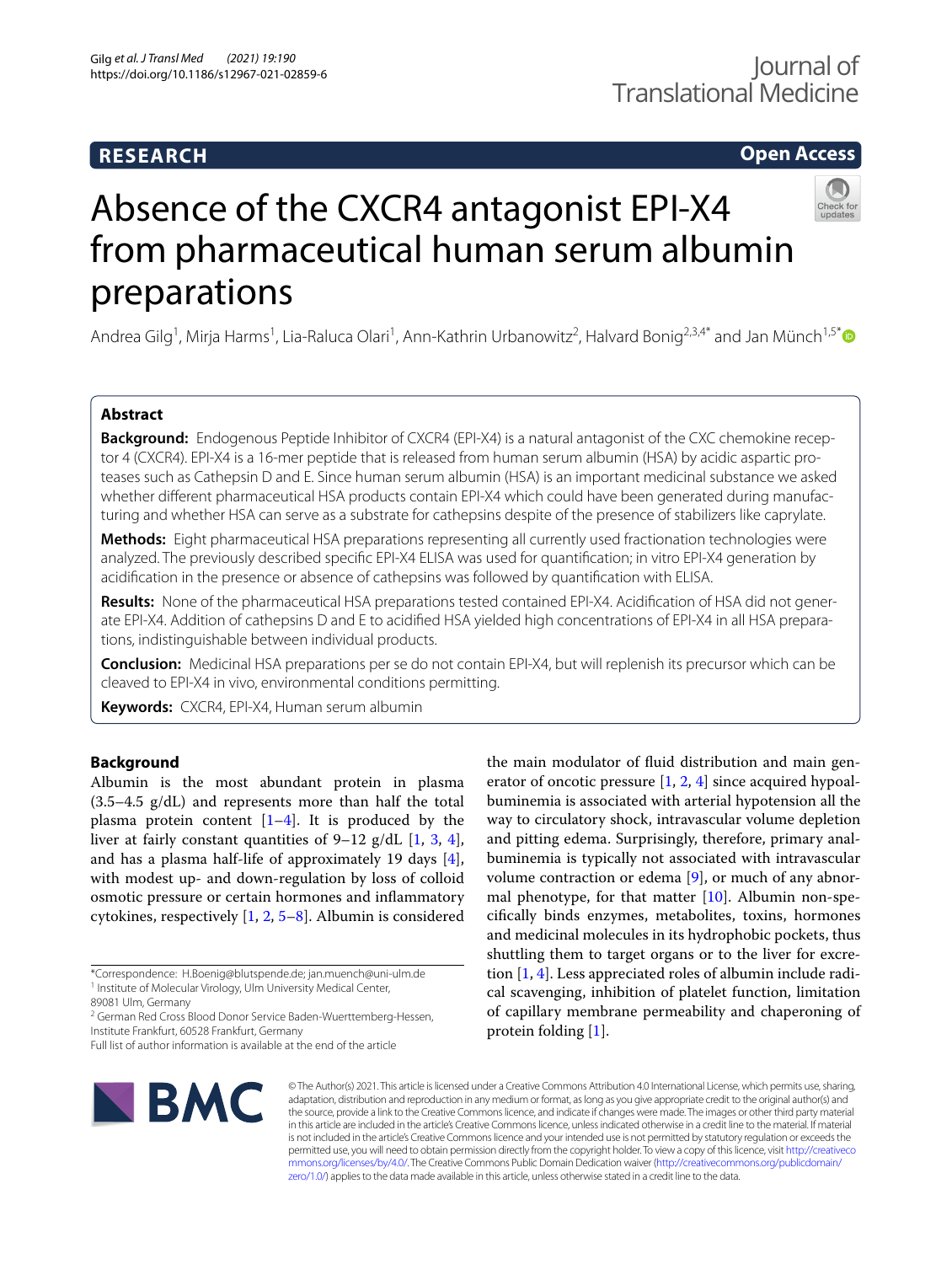A surprising and entirely novel function of albumin was recently reported: Cathepsins D and E, aspartic acidic proteases, specifcally cleave albumin to release a highly conserved short peptide representing amino acids 408–423 which was termed EPI-X4 (Endogenous Peptide Inhibitor of CXCR4) [[11–](#page-3-8)[13\]](#page-3-9). EPI-X4 is a specifc antagonist of the chemokine receptor CXCR4 which is involved in a plethora of physiological and pathophysiological conditions [\[14](#page-3-10)]. As such, CXCR4 is a promising drug target and one CXCR4 antagonizing agent, AMD3100 (Mozobil) has been approved as stem cell mobilizing agent for autologous transplantation in patients with Non-Hodgkin's Lymphoma or multiple myeloma [[15\]](#page-4-0). Like AMD3100, EPI-X4 binds CXCR4 and prevents interaction with its most important ligand, chemokine CXCL12, and thereby blocks CXCL12-evoked responses such as cell migration [\[13](#page-3-9), [16\]](#page-4-1). Furthermore, synt, hetic EPI-X4 shows therapeutic efects in mouse models of asthma, atopic dermatitis and Waldenström's Macroglobulinemia, and mobilizes hematopoietic stem cells in mice [\[13](#page-3-9), [17,](#page-4-2) [18](#page-4-3)]. EPI-X4 can be generated in vivo and is for example present at µg/mL concentrations in urine of patients with chronic kidney disease [[13\]](#page-3-9), but the peptide is not detectable at relevant concentrations in human plasma [[19\]](#page-4-4) and its physiological role in vivo remains to be clarifed. Structurally, HSA is a 585 amino acid-containing single-chain protein with a molecular weight of 66.5 kDa [[5\]](#page-3-4). It consists of three structurally similar domains, each composed of two identical subunits. Upon X-ray crystallography, albumin appears heart-shaped with domains I, II and III corresponding to the left ear, tip and right ear of the "heart". EPI-X4 is cleaved from subunit 1 of domain III [\[3](#page-3-2), [4,](#page-3-1) [13\]](#page-3-9).

HSA is generated as medicinal substance from large pools of healthy donor plasma [[1,](#page-3-0) [3](#page-3-2)], either by a cold alcohol fractionation process, an improved protocol derived from the Cohn method, or various column purification methods  $[4]$  $[4]$ . The latter come with the advantage that other plasma proteins of interest can be recovered from the run-through. After near-homogenous purifcation, medicinal HSA is subsequently sterilized by heat treatment (60 °C for 10–11 h) which necessitates addition of certain stabilizers, critically including caprylate and N-acetyl-tryptophanate, both at a concentration of 4 mM [[20\]](#page-4-5), to reduce oxidative stress and limit denaturation or aggregation [[3\]](#page-3-2). Medicinal HSA is approved for the substitution treatment of albumin loss, for example systemic capillary leakage or nephrotic syndromes, or general protein loss such as in burn injuries, as well as failure to generate sufficient albumin such as in liver failure  $[1, 3, 4]$  $[1, 3, 4]$  $[1, 3, 4]$  $[1, 3, 4]$  $[1, 3, 4]$  $[1, 3, 4]$  $[1, 3, 4]$ . In classical substitution therapy, HSA is administered as rapid i.v. infusion at concentrations of 200 g/L, targeting at least low-normal plasma albumin concentrations.

The half maximal concentration of EPI-X4 to antagonize CXCR4 is  $\sim$  16 µg/mL [\[13](#page-3-9)]. Thus, if only 1% of HSA in a medicinal product (200 g/L) is processed to EPI-X4, this would correspond to a concentration of 56 µg of EPI-X4 per mL of HSA infusion solution, which could be well sufficient to establish a local concentration of the antagonist that blocks CXCR4 function and cause pharmacologic events in vivo. Furthermore, albumin is also added at an excess to recombinant proteins to saturate non-specifc protein binding sites in the primary packaging material or infusion tubing as well as to salinic bufers for cell therapy product dispersion  $[21]$ . Given the importance of HSA as a medicinal substance, we here sought to address whether the manufacturing conditions of HSA favor generation of EPI-X4 which may cause unexpected efects upon HSA infusion.

## **Materials and methods**

### **Reagents**

All available licensed therapeutic HSA preparations in Germany were purchased (Table  $1$ ). The fractionation technology is not disclosed by the individual manufacturers. Besides albumin and minor residues of other plasma proteins, all products contain 4 mM caprylate and 4 mM tryptophan in an approximately isotonic saline solution. All are approved medicinal products for the treatment of hypoalbuminemia irrespective of its etiology.

#### **Detection of EPI‑X4 by a specifc sandwich ELISA**

The method for EPI-X4 quantification by sandwich ELISA was described before [\[19](#page-4-4)] and followed with minor modifcations. In brief, ELISA plates were coated with 0.1  $\mu$ g/mL coating antibody (N-terminal anti ALB (408–423)) in coating bufer (0.05 M sodium hydrogencarbonate,  $0.01\%$  (w/v) sodium azide and  $0.03\%$  (w/v) BND-D in ddH<sub>2</sub>0 pH 9.6) at 4  $^{\circ}$ C overnight. The next day, the ELISA plate was blocked with washing bufer (0.81 mM di-sodium hydrogen phosphate dihydrate, 0.15 mM potassium dihydrogen phosphate, 13.6 mM

<span id="page-1-0"></span>**Table 1** List of HSA medicinal products used in this study

| Code         | Product       | <b>HSA</b> concentration | Vendor                |
|--------------|---------------|--------------------------|-----------------------|
| A            | Albutein      | 200 g/L                  | Grifols               |
| B            | Plasbumin     | 200 g/L                  | Grifols               |
| $\subset$    | Human Albumin | 200 g/L                  | CSL Behring           |
| $\mathsf{D}$ | Albiomin      | 200 g/L                  | <b>BIOTEST Pharma</b> |
| F            | Albunorm      | 200 g/L                  | Octapharma            |
| F            | Humanalbumin  | 200 g/L                  | Kedrion Biopharma     |
| G            | Alburex       | 50 g/L                   | CSL Behring           |
| H            | Human Albumin | 50 g/L                   | <b>TAKEDA</b>         |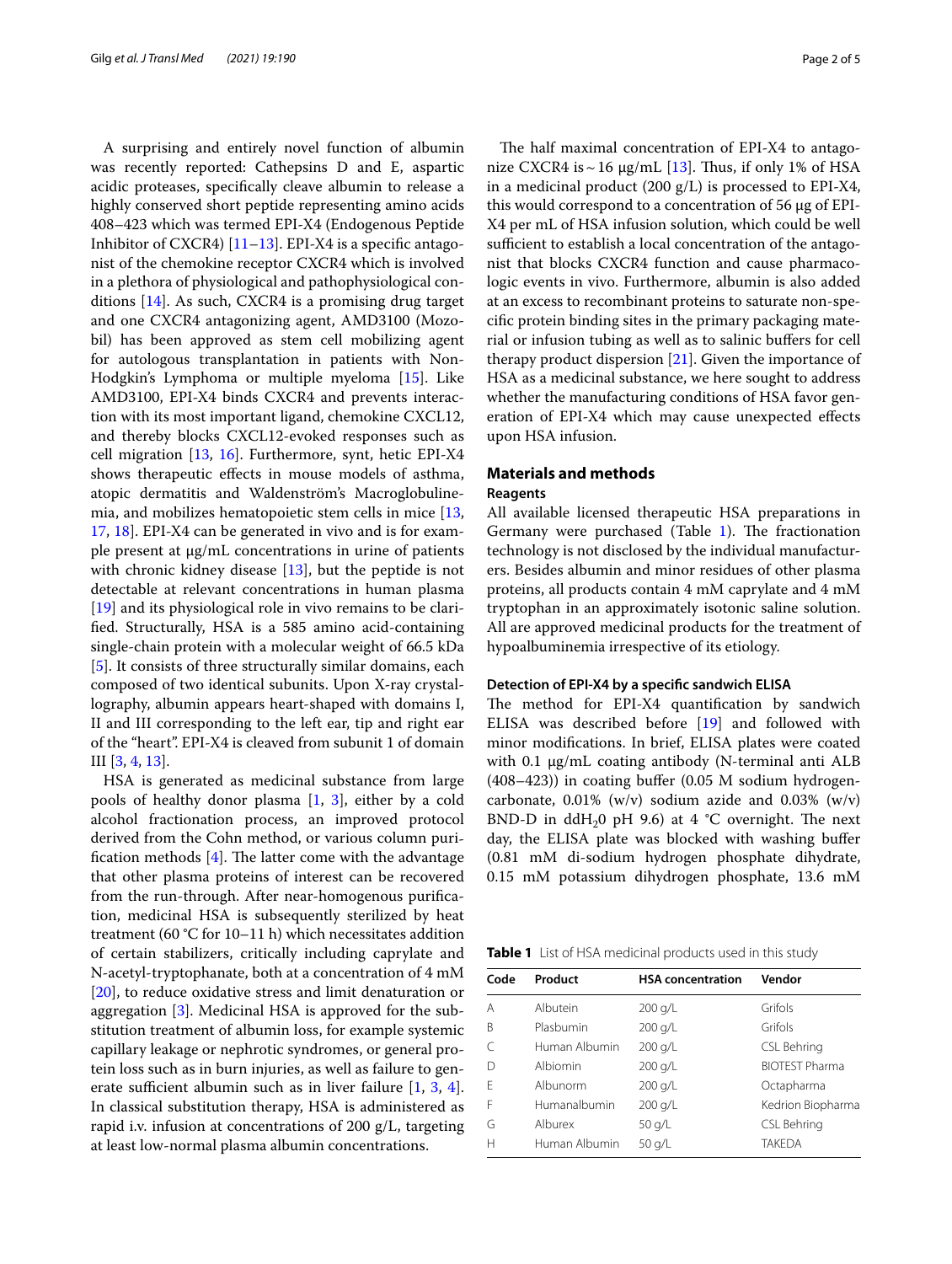sodium chloride, 0.27 mM potassium chloride, 0.05% (v/v) Tween20 and 0.0012% (w/v) BND-D in ddH<sub>2</sub>0 pH 7.1) for 1 h at room temperature. The plate was washed 5 times with washing buffer before 50 µL/well Matrix (10%)  $(v/v)$  human serum, 1 mg/mL  $(w/v)$  albumin fraction V biotin free (Carl Roth), 100 ng/mL (w/v) HSA (409–422) and 100 ng/mL  $(w/v)$  HSA (407–424) in assay buffer) was directly added to the plate. Next, 50 µL analytes in a 1:10 dilution series and synthetic HSA (408–423) (as standard) prediluted in assay buffer were added to the plate before 50 µL/well biotin-labeled antibody against the C-terminal domain of ALB408-423 was used as detection antibody. The reaction took place for 2 h at room temperature on a plate shaker (450 rpm) before washing the plate again 3 times with washing bufer. Afterwards, 100 µL/well, streptavidin-labeled HRP (200 ng/mL in assay buffer) was added to the plate and incubated for further 30 min using the same conditions. Streptavidin-labeled HRP was removed and the plate washed again 5 times using washing bufer before TMB (3,3′,5,5′-tetramethylbenzine) substrate was added to each well (100 µL/well) and again incubated for 20 min at room temperature at 450 rpm. Reaction was stopped by adding stopping solution  $(H_2SO_4)$  and optical density (OD) was measured at 450/650 nm using an ELISA reader.

## **Proteolytic generation of EPI‑X4 in HSA preparations**

Four diferent HSA products were diluted to a fnal concentration of 4 mg/mL HSA in 0.2 M citrate bufer pH 4 in the presence or absence of Cathepsin D (C8696, Sigma-Aldrich) and Cathepsin E (1294-AS-010; R&D Systems) (10 µg/mL) and incubated for 4 h at 37 °C. Next, samples were placed on ice to stop the reaction, then stored at  $-20$  °C until analysis by EPI-X4 specific sandwich ELISA.

#### **Statistical analyses**

Concentrations of EPI-X4 in the diferent sets were compared between HSA products using Two way ANOVA with Tukey's multiple comparison test. Graphs were drawn and statistics calculated with GraphPad Prism V.9 (San Diego, CA). Statistical signifcance of was assumed at a p value  $< 0.05$ .

#### **Results**

We frst analyzed each of the medicinal HSA preparations for the presence of EPI-X4 by ELISA [[13,](#page-3-9) [19](#page-4-4), [22](#page-4-7)]. Serial dilutions of the albumin samples were added to plates coated with an anti-N-terminal-EPI-X4 antibody, then labeled with an anti-C-terminal-EPI-X4 antibody which were detected with an HRP-conjugated secondary antibody. Concentrations were interpolated against a standard curve of synthetic EPI-X4 with a lower limit of detection of 1 ng/mL. As shown in Fig. [1a](#page-2-0), none of the medicinal HSA concentrations contained EPI-X4.

As acidifcation of human plasma triggers EPI-X4 production [[13\]](#page-3-9), we next studied whether adjustment of HSA preparations A-D (4 mg/mL) to pH 4 and incubation for 4 h at 37 °C may result in the generation of the CXCR4 antagonist. As shown in Fig. [1b](#page-2-0) (left site), EPI-X4 was not detected. However, acidifcation and addition of Cathepsin D and E generated pharmacologically relevant concentrations of EPI-X4 of 50–55 µg/mL with no discernible diference between preparations A-D. Considering the molecular weight of EPI-X4 (1.83 kDa) and HSA (66.5 kDa), and the concentration of albumin in the assay (4 mg/mL), one would expect a theoretical EPI-X4 concentration upon complete digestion of  $\sim$  110  $\mu$ g/mL. Thus, Cathepsin digestion of HSA preparations leads to cleavage of almost half the albumin despite presence of stabilizers.



<span id="page-2-0"></span>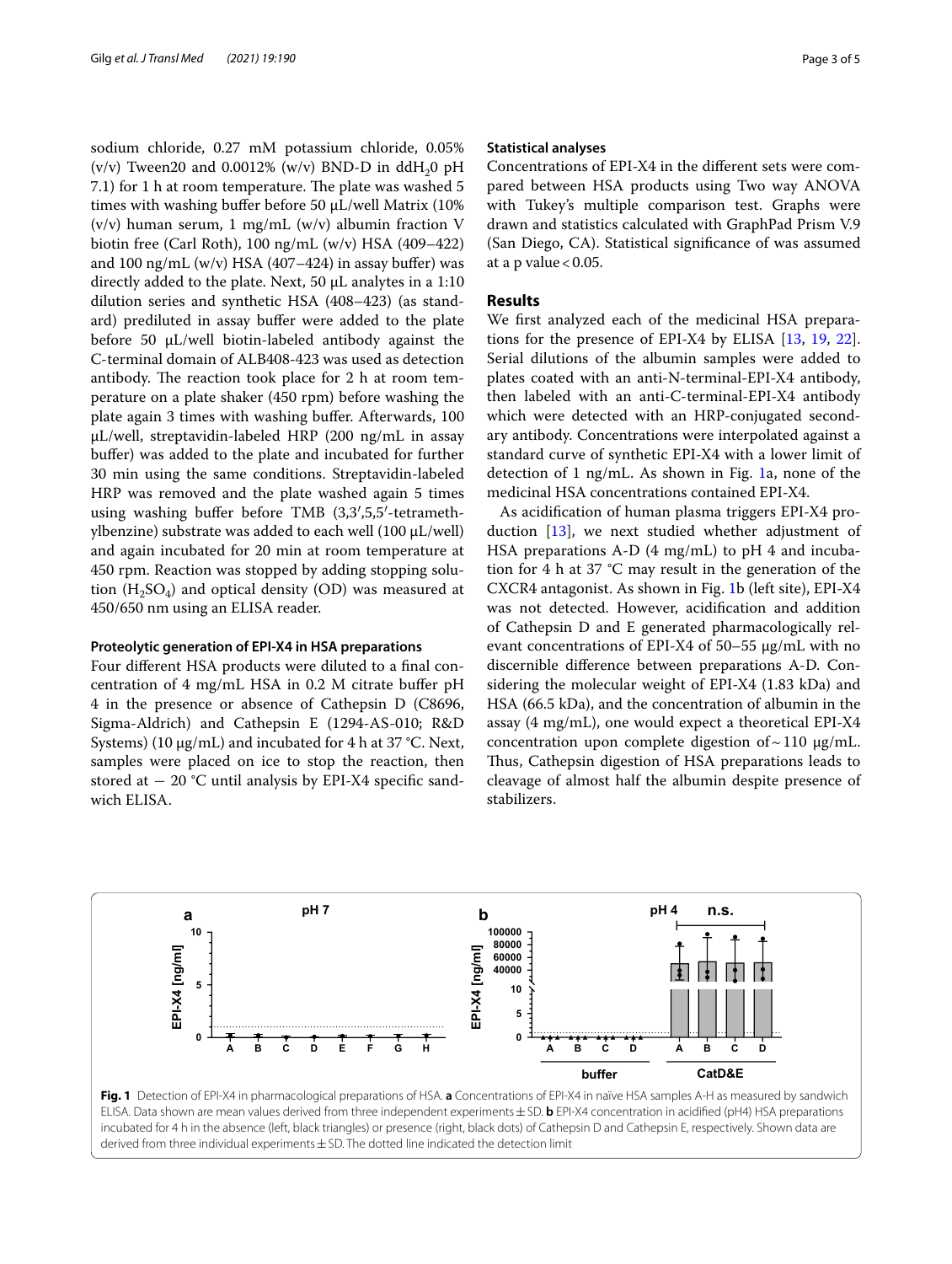## **Discussion**

EPI-X4 is a natural endogenous cleavage product of albumin that antagonizes CXCR4 and might play an important regulatory role in CXCR4 signaling. As a pharmacological compound, EPI-X4 behaves like a typical CXCR4 antagonist and blocks CXCL12 mediated signaling and cancer cell migration in vitro and mobilizes stem cells in vivo [[13](#page-3-9), [17](#page-4-2), [18\]](#page-4-3). Moreover, EPI-X4 also acts as inverse agonist of CXCR4 and downregulates the intrinsic signaling activity of the receptor  $[13]$  $[13]$ . The EPI-X4 precursor, human serum albumin, is used as medicinal product for many indications including hypoalbuminemia and hypovolemia. Medicinal HSA is purifed from pooled human plasma by fractionation, stabilized by sodium caprylate and sodium acetyltryptophanate, and usually administered intravenously with doses of 20–100 g. It has never been investigated whether EPI-X4 might be generated during HSA production or storage, which may result in an undesirable application of the CXCR4 antagonizing peptide into the patient's bloodstream. Thus, we here analyzed 8 clinically approved HSA preparations from diferent providers for the presence of EPI-X4. Our analysis showed that none of the HSA samples contained EPI-X4, not even at very low concentrations, excluding that EPI-X4 is co-administered with HSA during infusion.

EPI-X4 can be generated at physiologically relevant concentrations by acidifcation of human plasma [\[13](#page-3-9)]. We here show that acidifcation of albumin preparations does not result in the generation of EPI-X4, supporting previous fndings that the peptide is released from albumin only by active enzymatic proteolysis [[13\]](#page-3-9). Responsible are aspartic proteases e.g. Cathepsin D and E, which are optimally active at acidic pH  $[13]$  $[13]$ . In fact, we show that addition of both proteases to acidifed HSA preparations result in high, pharmaceutically relevant µg/mL concentrations of EPI-X4. Importantly, the stabilizers added to protect HSA during fractionation and heat sterilization do not limit generation of EPI-X4. Thus, suitable environmental conditions provided, infused HSA will be subject to cleavage to EPI-X4, were the peptide may elicit its normal physiological function.

#### **Acknowledgements**

We thank Daniela Krnavek for excellent experimental support.

#### **Authors' contributions**

HB and JM conceived of the studies. AG, LRO and MH performed measurements and analyses. AG, MH, HB and JM co-wrote the manuscript. All authors read and approved the fnal manuscript.

#### **Funding**

J.M. acknowledges funding by the DFG (CRC1279) and the Baden-Württemberg Foundation. Open Access Funding enabled and organized by Projekt **DEAL** 

#### **Availability of data and materials**

All data generated or analysed during this study are included in this published article. Raw data will be provided upon request.

#### **Declarations**

**Ethics approval and consent to participate** Not applicable.

#### **Consent for publication**

Not applicable.

#### **Competing interests**

J.M. and M.H. owns IP related to EPI-X4. None of the other authors have any declarations to make.

#### **Author details**

<sup>1</sup> Institute of Molecular Virology, Ulm University Medical Center, 89081 Ulm, Germany. <sup>2</sup> German Red Cross Blood Donor Service Baden-Wuerttemberg-Hessen, Institute Frankfurt, 60528 Frankfurt, Germany. <sup>3</sup>Institute for Transfusion Medicine and Immunohematology, Goethe University, 60528 Frankfurt, Germany. 4 Dept. of Medicine, Div. of Hematology, University of Washington, Seattle, WA 98195, USA.<sup>5</sup> Core Facility Functional Peptidomics, Ulm University Medical Center, 89081 Ulm, Germany.

#### Received: 25 March 2021 Accepted: 26 April 2021 Published online: 03 May 2021

#### **References**

- <span id="page-3-0"></span>1. Mendez CM, McClain CJ, Marsano LS. Albumin therapy in clinical practice. Nutr Clin Pract. 2005;20(3):314–20.
- <span id="page-3-3"></span>2. Doweiko JP, Nompleggi DJ. Role of albumin in human physiology and pathophysiology. J Parenter Enter Nutr. 1991;15(2):207–11.
- <span id="page-3-2"></span>3. Harm S, Schildböck C, Hartmann J. Removal of stabilizers from human serum albumin by adsorbents and dialysis used in blood purifcation. PLoS ONE. 2018;13:1.
- <span id="page-3-1"></span>4. Raoufnia R, Mota A, Keyhanvar N, Safari F, Shamekhi S, Abdolalizadeh J. Overview of albumin and its purifcation methods. Adv Pharm Bull. 2016;6(4):495–507.
- <span id="page-3-4"></span>5. Matejtschuk P, Dash CH, Gascoigne EW. Production of human albumin solution: a continually developing colloid. Br J Anaesth. 2000;85:887–95.
- 6. Fanali G, di Masi A, Trezza V, Marino M, Fasano M, Ascenzi P. Human serum albumin: from bench to bedside. Mol Aspects Med. 2012;33(3):209–90.
- 7. Tsutsumi T, Nakao K, Mitsuoka S, Hamasaki K, Tsuruta S, Shima M, et al. Regulation of albumin and α-fetoprotein gene expression by colloid osmotic pressure in human hepatoma cells. Gastroenterology. 1993;104(1):256–62.
- <span id="page-3-5"></span>8. Pietrangelo A, Shafritz DA. Homeostatic regulation of hepatocyte nuclear transcription factor 1 expression in cultured hepatoma cells. Proc Natl Acad Sci USA. 1994;91(1):182–6.
- <span id="page-3-6"></span>9. Bennhold H, Peters H, Roth E. Über einen Fall von kompletter Analbuminaemie ohne wesentliche klinische Krankheitszeichen. In: Kaufmann F, editor. Sechzigster Kongress. Munich: J.F. Bergmann-Verlag; 1954. p. 630–4.
- <span id="page-3-7"></span>10. Danner E, Bonig H, Wiercinska E. Albumin modifies responses to hematopoietic stem cell mobilizing agents in mice. Cells. 2019;9(1):1–11.
- <span id="page-3-8"></span>11. Buske C, Kirchhoff F, Münch J. EPI-X4, a novel endogenous antagonist of CXCR4. Oncotarget. 2015;6(34):35137–8.
- 12. Ziraf O, Hermann PC, Münch J. Proteolytic processing of human serum albumin generates EPI-X4, an endogenous antagonist of CXCR4. J Leukoc Biol. 2016;99(6):863–8.
- <span id="page-3-9"></span>13. Ziraf O, Kim KA, Ständker L, Mohr KB, Sauter D, Heigele A, et al. Discovery and characterization of an endogenous CXCR4 antagonist. Cell Rep. 2015;11(5):737–47.
- <span id="page-3-10"></span>14. Kawaguchi N, Zhang T-T, Nakanishi T. Involvement of CXCR4 in normal and abnormal development. Cells. 2019;8(2):185.